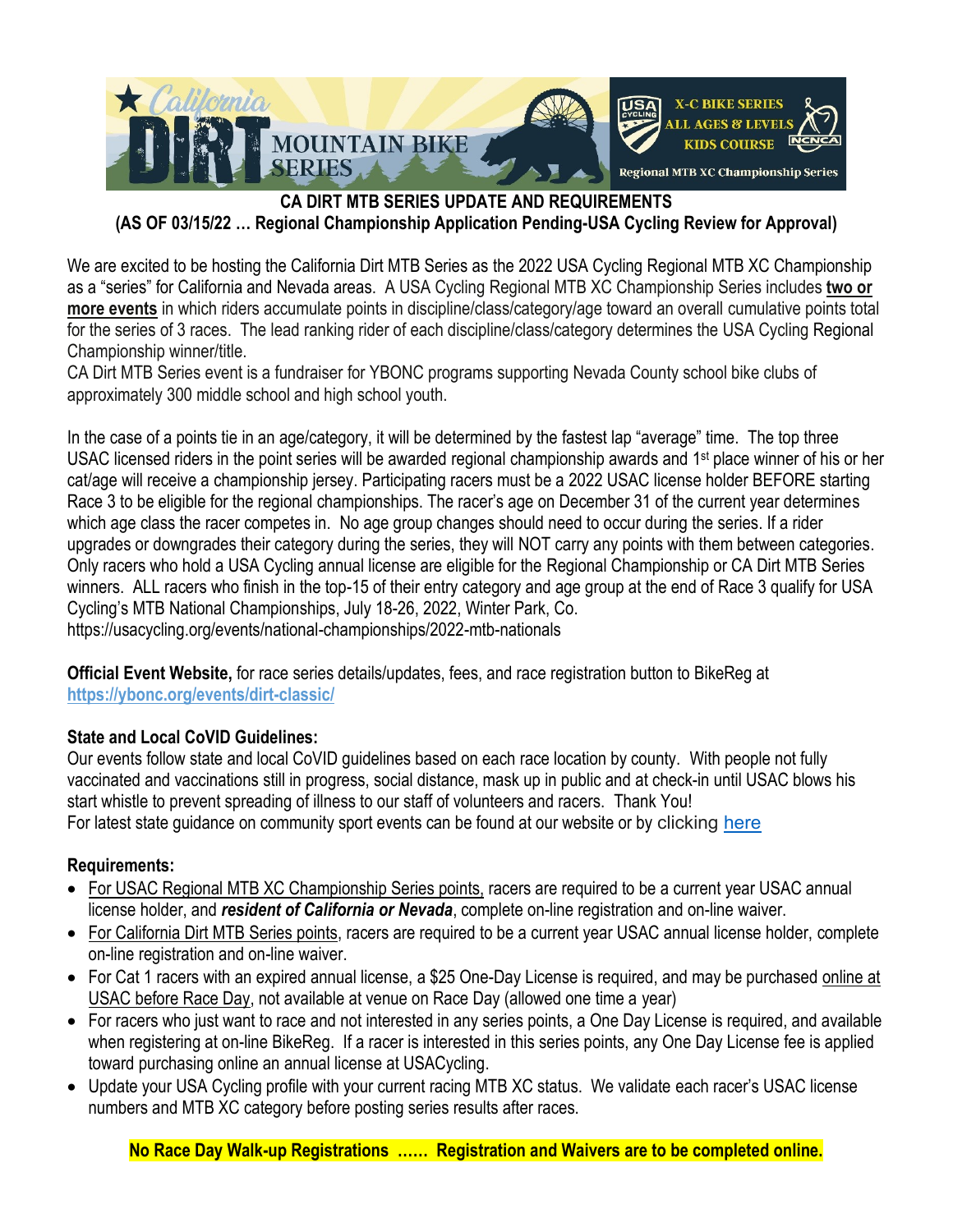# **Steps to Sign-Up for Race 1 - 3 in This Series**

## **Step 1: USAC Annual License Holder vs. One Day License Holder**

Want to race and not interested in Regional (for CA/NV) MTB XC Championship Series points, you can race with a One Day license for \$10 per race when registering on-line at BikeReg, select the \$10 One Day License option. If you are a registering for the kids' course, or a junior racer (17 y.o. or younger on 12/31/22), **USAC junior licenses are FREE** at the USAC Licenses link below, a savings, instead of paying for the \$10 1 Day License. Apply for the FREE annual junior's license to avoid license problems at check-in on race day!

Want to race and interested in Regional (for CA/NV) MTB XC Championship Series points, you are required to be a USAC annual license holder at the latest and before our series R3 registration deadline of 06/20/22-Monday. This confirms your race results to be used for Regional Championship cumulative points. To make this happen, you must register on-line before R3 registrations closes 6am Monday 06/20/22. Proof of USAC license is required at check-in on race day.

#### **For more information on USA Cycling Membership Info and Licenses Fees, visit:**

**<https://usacycling.org/resources/schedule-of-fees>** <https://membership.usacycling.org/>

**Link for USA Cycling Licenses at**: <https://membership.usacycling.org/2021-race-license-guarantee>



## **Step 2: Confirm your USA Cycling License Status**

Install the USAC Mobile App and confirm if your **domestic USAC license is active** and updated or expired, at least a month before race day to confirm your race license is current. For venues with no internet service, please make a screen capture of your license and XC:## before race day to show at check-in to receive your race plate. R1 in Susanville has internet service. R2 and R3 has poor internet service.

On RACE DAY, the below USAC mobile app screen capture shows us your 2022 USAC license race age and XC category no. to confirm a racer's license matches the registered race category before race starts. This check avoids timing and results errors at races. It is the racer's responsibility to make sure their USAC license XC category is correct in USAC's database when renewing or registering for a USAC race license.

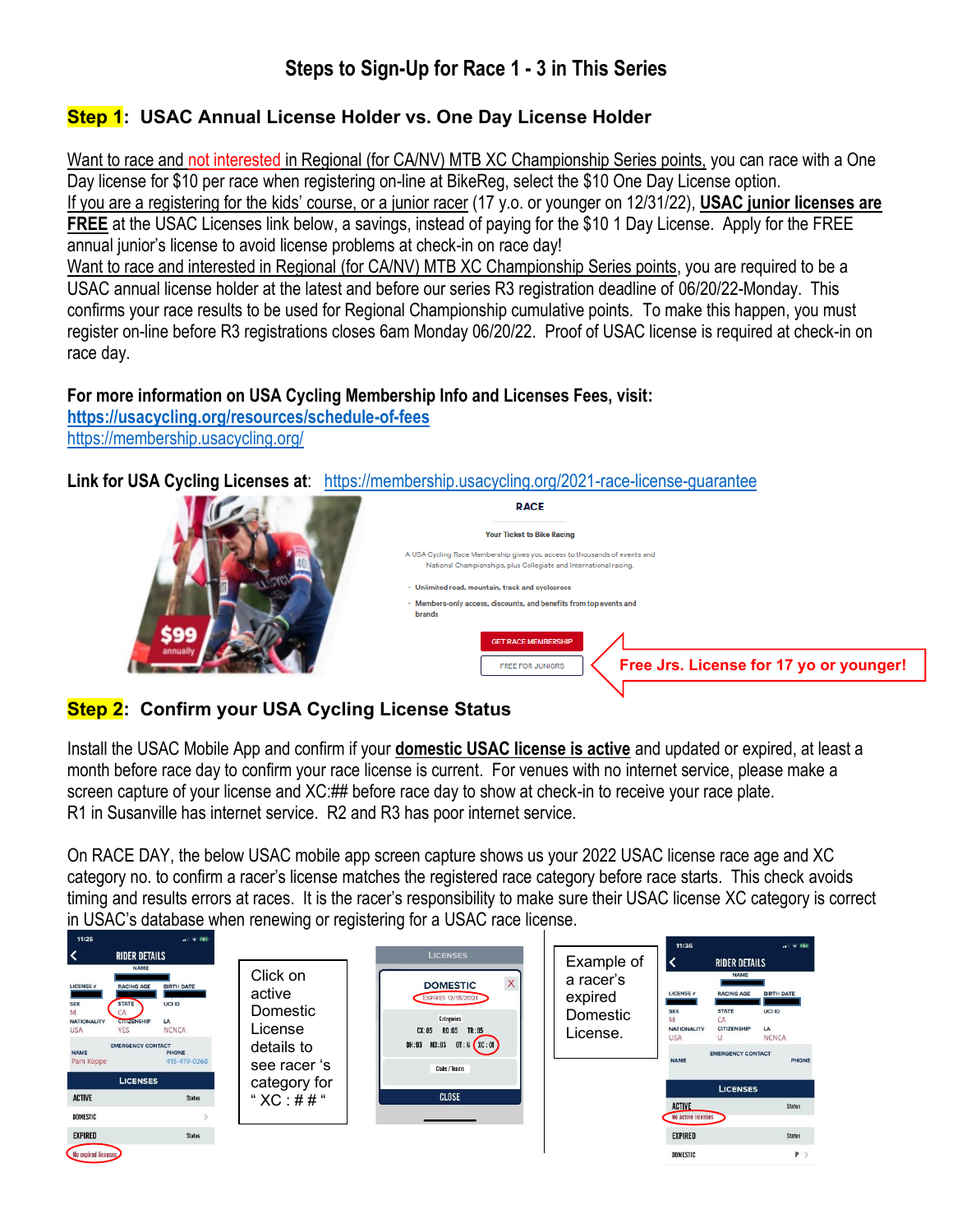### **Step 3: Confirm you completed 2022 USAC license process**

#### *IMPORTANT*

Last year we found a few racer licenses with USA Cycling's mobile app showing pending 2022 license status. *WHY?* 

Racers need log in to their USA Cycling account and check the box for "I Agree" for their racer's license waiver.

#### **Step 4: Know Your Category and Race Age OR Request for a Category Upgrade**

**Categories:** Pro Expert Cat 1 Intermediate Cat 2 Beginner Cat 3

**Race Age Examples** ….. Age on 12/31/22 is your race age per USAC rulebook: Your race age is 17 y.o. if you are 17 y.o. in May, and you are 17 y.o. on 12/31/22. Your race age is 18 y.o. if you are 17 y.o. in May, and you are 18 y.o. on 12/31/22.

USA Cycling upgrade policies: https://usacycling.org/about-us/governance/policy-viii#generalpolicies

If you need to upgrade/downgrade your USA Cycling **XC: category #**, below chart is the upgrade model process, and click on the below link for the online USA Cycling racer steps to request for upgrade/changes:

<https://usacycling.org/resources/upgrades>

# **Mountain Bike Upgrades MOUNTAIN BIKE UPGRADES Novice** VOLUNTARY **MANDATORY** Upgrade at<br>will 5 top-5 finishes<br>in fields of 15+ **Category 2 VOLUNTARY MANDATORY** 5 top-5 finishes<br>in fields of 15+ **Category 1 VOLUNTARY** 2 top-3 or 3 top-5 finishes or top 3 in the 19-34 age group at Nationals Pro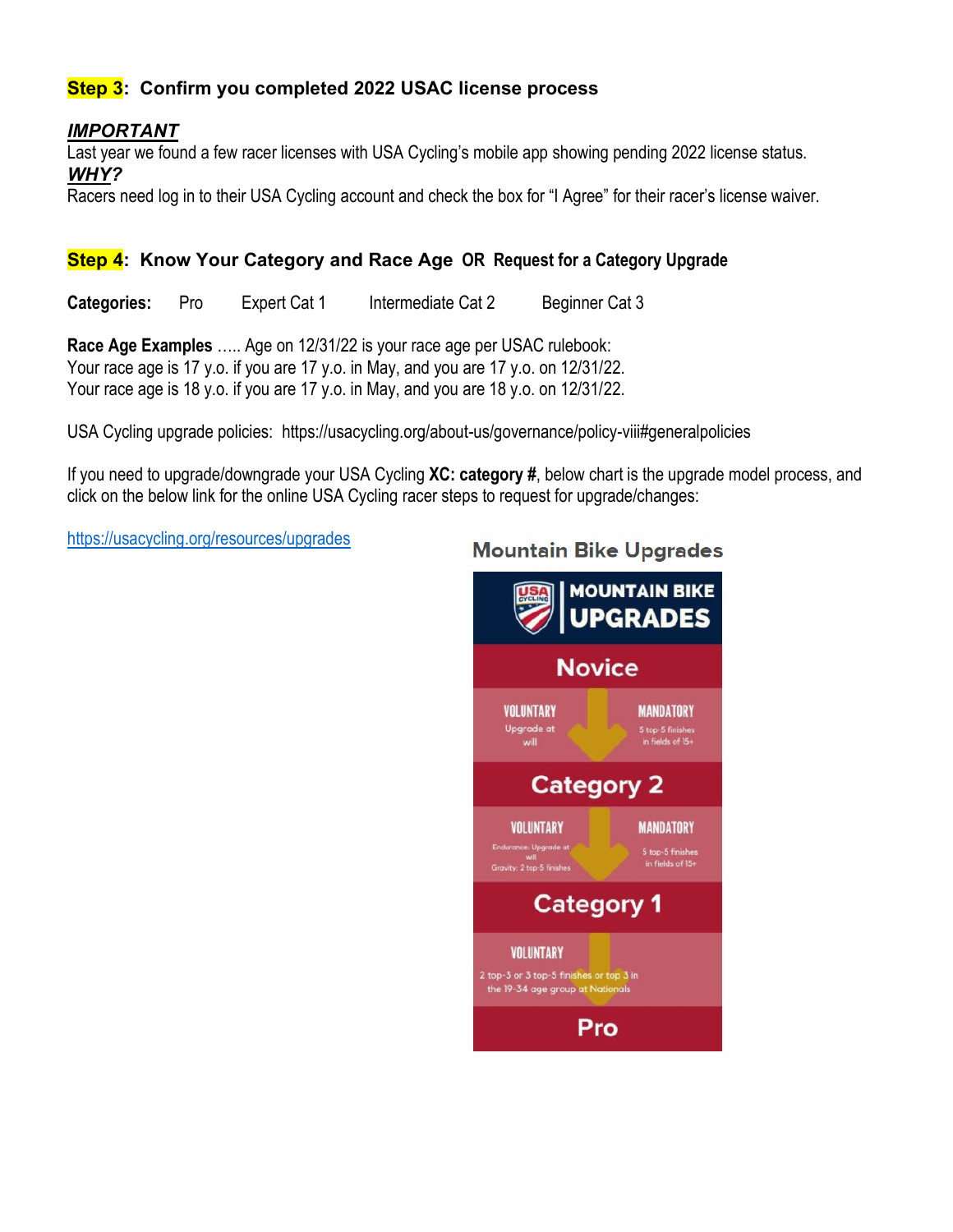

**Category List 2022 USAC Regional Championship MTB XC Series (37 Cat.) 2022 CA Dirt MTB Series (41 Cat.)**



Below 37 categories award USAC Regional MTB XC Championship Series medals and series points:

| 21                | 14                | $\mathbf 2$       | 37 Categories |
|-------------------|-------------------|-------------------|---------------|
| Pro M             | Pro W             | Open Single Speed |               |
| Cat 1 M 19-29     | Cat 1 F 19-29     | Open Clydesdale   |               |
| Cat 1 M 30-39     | Cat 1 F 30-39     |                   |               |
| Cat 1 M 40-49     | Cat 1 F 40+       |                   |               |
| Cat 1 M 50-59     | Cat 2 F 19-29     |                   |               |
| Cat 1 M 60+       | Cat 2 F 30-39     |                   |               |
| Cat 2 M 19-29     | Cat 2 F $40+$     |                   |               |
| Cat 2 M 30-39     | Cat 3 F 19-29     |                   |               |
| Cat 2 M 40-49     | Cat 3 F 30-39     |                   |               |
| Cat 2 M 50-59     | Cat 2 F $40+$     |                   |               |
| Cat 2 M 60+       | Jr. Cat 1 F 15-18 |                   |               |
| Cat 3 M 19-29     | Jr. Cat 2 F 15-18 |                   |               |
| Cat 3 M 30-39     | Jr. Cat 3 F 15-18 |                   |               |
| Cat 3 M 40-49     | Jr. F 14 & Under  |                   |               |
| Cat 3 M 50-59     |                   |                   |               |
| Cat 3 M 60+       |                   |                   |               |
| Jr. Cat 1 M 17-18 |                   |                   |               |
| Jr. Cat 1 M 15-16 |                   |                   |               |
| Jr. Cat 2 M 15-18 |                   |                   |               |
| Jr. Cat 3 M 15-18 |                   |                   |               |
| Jr. M 14 & Under  |                   |                   |               |

(No USAC Pro MTB or Cat 1 One Day licenses issued at races, apply on-line at USAC before race dates.)

Above 37 categories and the below categories award CA Dirt XC Series medals and series points:

Jr. Cat 3 M 8-14 Jr. Cat 3 F 8-14 Jr. Cat 3 M 5-7 Jr. Cat 3 F 5-7

- Individual races may not be combined, or separate categories, based on race day for USAC State MTB XC Championship winners.
- Jr. Cat 3 M/F 5-7 required to complete race course in 1hh:30mm hour or less (4+ mile course).
- If ridership MTB XC increases per Cat/Age group, we will submit more categories in USAC 2021 state championship application
- FREE USAC Jr. Race Licenses, purchase online, for ages 6-18 y.o.
- No USAC Jr. Race License or 1 Day License is required for 5 y.o. or under, like Kids Course races.

# **Step 6: You Are Ready to Register On-line for Any or All Races in This Series by visiting the event website and clicking the appropriate race no. registration button:**

**<https://ybonc.org/events/dirt-classic/>**

*Answer the "3 Custom Questions" at BikeReg for t-shirt size, and if you're racing in one or both series.*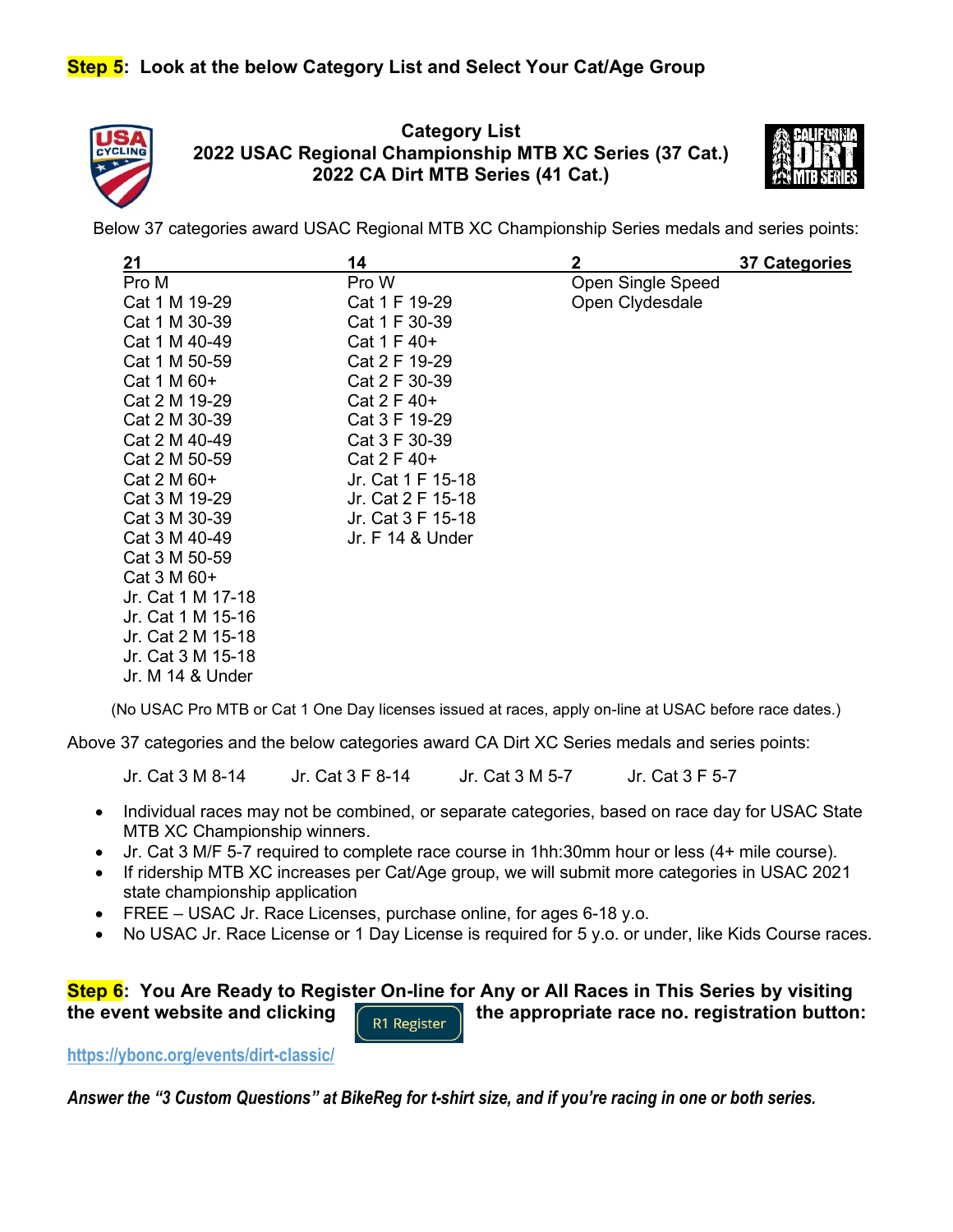#### **SERIES POINT SYSTEM – TOP 20 (Both Series)**

1 st-185, 2nd-145, 3rd-120, 4th-110, 5th-100, 6th-90, 7th-80, 8th-70, 9th-60, 10th-50,  $11<sup>th</sup>$ -40, 12<sup>th</sup>-30, 13<sup>th</sup>-24, 14<sup>th</sup>-20, 15<sup>th</sup>-16, 16<sup>th</sup>-12, 17<sup>th</sup>-10, 18<sup>th</sup>-8, 19<sup>th</sup>-6, and 20<sup>th</sup>-4

#### **AWARDS**

#### **CA Dirt MTB Series Races:**

Race #1-3, medals awarded to top 3 race podium spots of the above category list. Racers are required to race 3 races towards cumulative series point awards of the above categories,

Equal Payout for Men and Women

(XC:PRO status on a racer's USAC Race License is required to receive PRO MTB XC Prize Purse award.)

| \$750 PRIZE PURSE - PRO MTB XC - Men's & Women's |           |           |  |
|--------------------------------------------------|-----------|-----------|--|
| <b>1st Place</b>                                 | 2nd Place | 3rd Place |  |
| \$160                                            | \$115     | \$100     |  |

#### **USA Cycling Regional MTB XC Championship Series (Racers from CA and NV):**

According to each racer's on-line USAC race profile, a current USAC annual license holder, and a CA/NV resident, the lead ranking racer per category group/age, receives an event-USAC Regional Championship Series jersey, made by Voler.com in Grover Beach, California.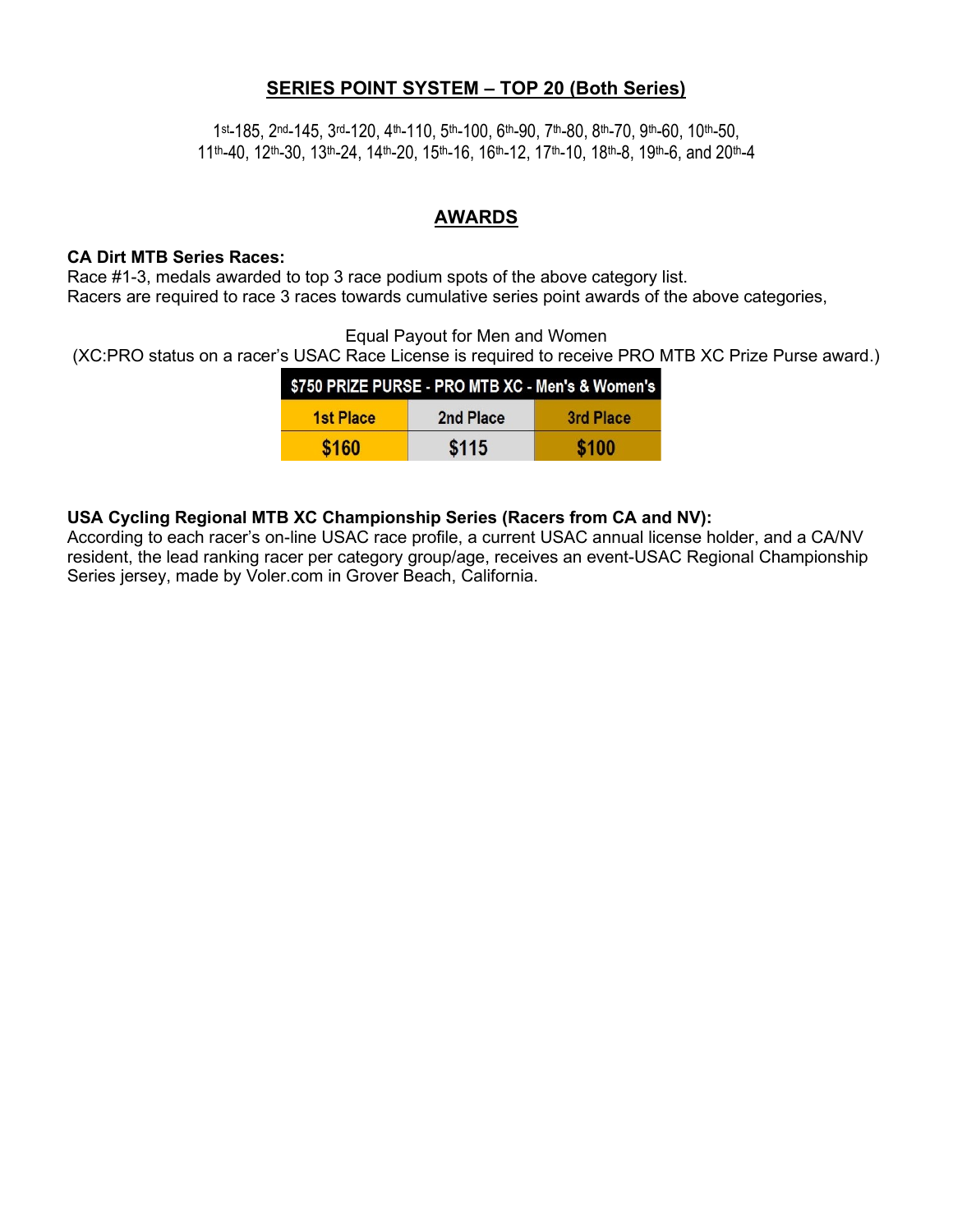- **No RACE Day Walk-Up Registration**
	- o **Why? Waiver process is digital online at BikeReg registration. We print racer waivers for check-in volunteers and attached to race results with post event paperwork.**
- **Keep our event safe**
- **Have a copy or screen capture of your 2022 USAC license showing your age/cat/ group when you check-in. Why? Cell phone service is poor at our race venues.**
	- **Check- In volunteer will validate your 2022 USAC license and confirm your MTB XC category for Pro / Cat 1 / Cat 2 / Cat 3 to match your race entry**
	- **Contact USAC 1 MONTH BEFORE race day if your category needs to an upgrade or downgrade in your USAC racer profile to save frustration and stress on Pre-Ride or RACE Day Check-In.**
- **Attach your race plate to your bars with cables on the backside and it is facing forward for course marshals to read and report your race plate number by radio for any reason as you are racing by them. (If you can read your race plate number when sitting on the saddle, reattach your race plate on the bars again so it's facing forward like car headlights.)**



- **Know your start time and arrive 10 minutes early for pre-race announcements.**
- **Racer must start and finish on the same bike per USAC rules.**
- **No littering PLEASE. Place any sport food wrappers in your pockets or shorts leg. Bring a trash bag for your personal trash or recyclable items and please take your trash home.**
- **No tossing water bottles, keep them on your bike or in your back jersey pocket**
- **If you started a race and cannot complete your race, report it to timing folks, or let a course official know to call in your Race Plate No. as:**
	- o **DNF – Did Not Finish (because of injury or mechanical)**

**If you are racing in the age 5-7 y.o. category, a parent or legal guardian may mentor/escort your child during the race after adult has signed an event volunteer waiver. A junior racer age 5-7 y.o. must complete one lap by 1HH:30MM.**

• **If you are camping, PLEASE leave no trace, pack it in/pack it out**

**Thank You for Racing with Us and Have Fun!**